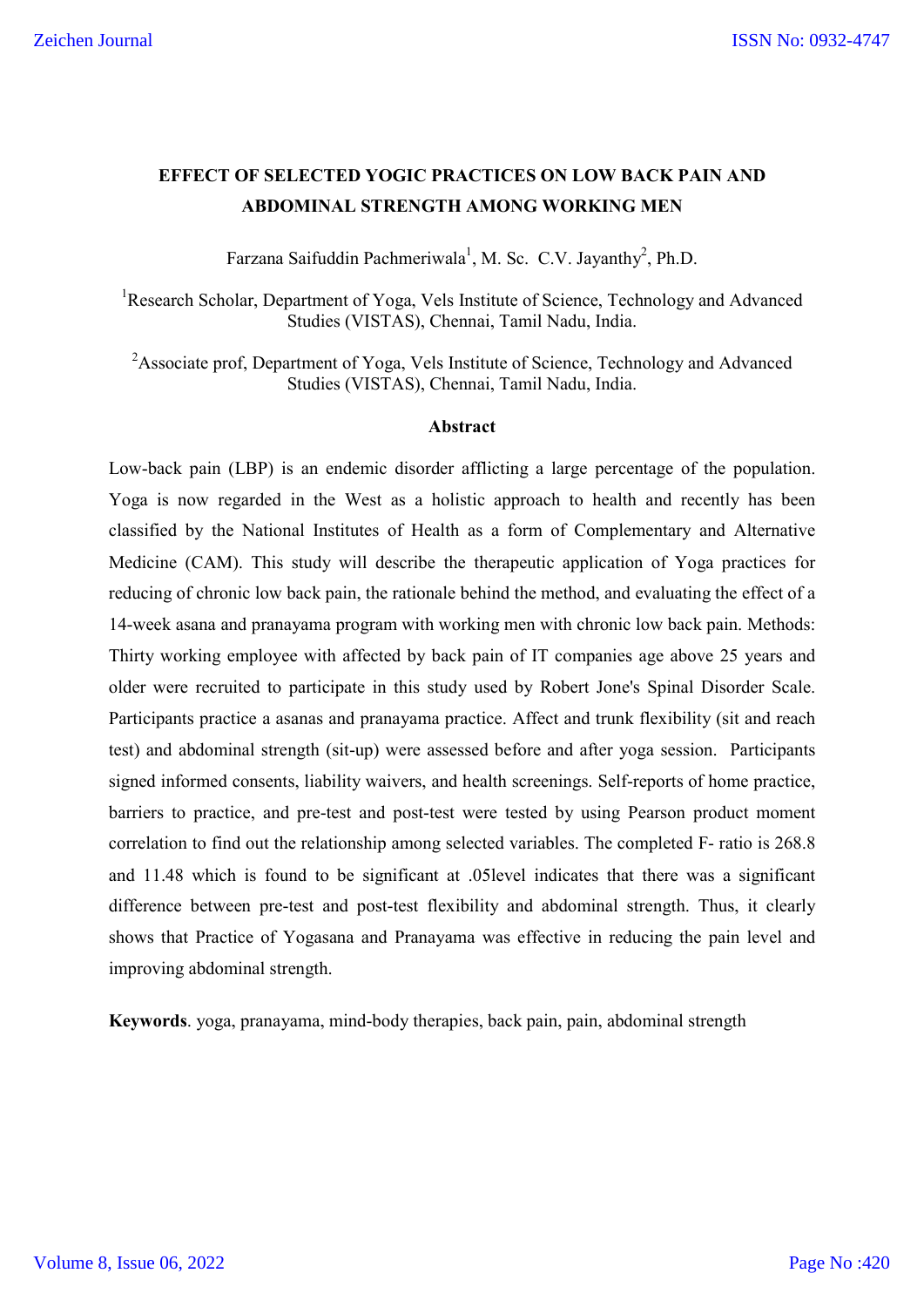# **Introduction**

Health requires the promotion of healthy lifestyles. In the last 20 years, a considerable body of evidence has accumulated which indicates that there is an association between health and lifestyle of individuals. Yoga means "to unify." It's the holistic approach to all aspects of life: physical, mental, and spiritual. Yoga views the person as a whole; as a unique combination of body, mind and soul, and its techniques maintain that body-mind-soul harmony.

The aim of Asana is not only to develop the muscles and the body but mainly to regulate the proper activities of all the internal organs and glands which affects the nervous system and control our well-being to a much greater degree than we suppose. Patanjali has said: "Perfection of the body consists of beauty of Form, Grace strength, compactness and the hardness and brilliance of a diamond." (Yoga Sutras, Vibhuti Pada, III.47).

The primary goal of this study Yoga practices for low back pain (LBP) is the relief of pain and functional limitation caused by a chronic lower back disorder. This is achieved by minimizing, healing, and ultimately correcting underlying physical malfunctions through a series of anatomically correct postures and strengthen the core muscles.

Yoga practices works to correct underlying internal malfunctions that contribute to mechanical causes of non-specific LBP. It is through the process of helping people with LBP to rest the area of pain and then educating them in proper alignment of bones, muscles, and connective tissue and movements that the healing occurs and changes the underlying root cause of the discomfort. The practice of Yoga is designed to educate students in the use of a daily regimen of self-care that acts to manage and ultimately prevent the recurrence of chronic LBP through healthy postural and movement patterns.

Yogis say that chakras are centers of spiritual energy. This energy is called prana or life force. Each chakra contains a definite number of nadis and these nadis possess a tone or vibration. The chakra centers circulate pranic energy and energy is activated through these centers. Each chakra sends energy to the particular part of the physical body and correspondingly, the mental body too. Prana is a link between gross body and subtle or astral body. The union of prana and mind with the self is the goal of Hatha yoga. There are three important Nadis in the spine. Health thus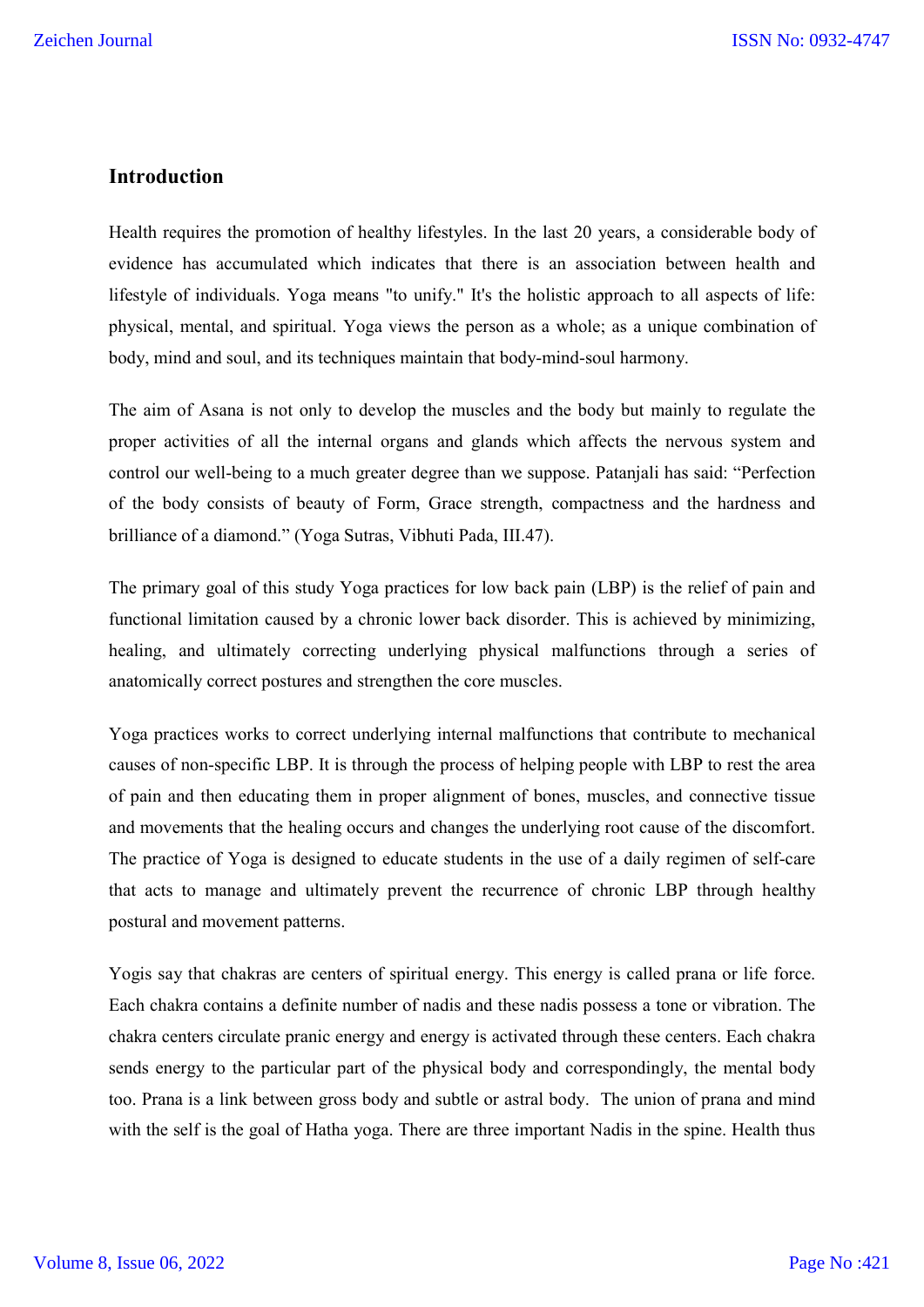can be taken as the harmony among body, mind and soul. Disharmony among them leads to disease. According to Yoga Philosophy the disturbance occurs in Manomaya kosha (mental body) as a result of interaction in the world. This is called ADHI. This, then disturbs the balance of prana in Pranamaya kosha (vital body) and finally manifests itself as disease in Annamaya kosha (physical body). In the industrialized countries, back pain today is the second most common reason for seeking medical care. Waddell stated: "At first glance, backache appears to be a problem only since World War II. At second glance, we realize that not back pain, but back related disability became a medical problem at the end of the last century even more in covid 19 work from home period".

Yoga is an excellent way to prevent and cure back pain. Yoga works on improving the elasticity of the muscle & strengthens the muscles thereby improving the condition of the spine in totality. It is the ultimate goal of Yoga practice to enable a student to attain a healthy back free from LBP. Practice of the classical postures furthers the student's awareness of latent imbalances and requires mastery of corrective movements.

### **Methods**

### **Experimental Design**

To achieve the purpose of study, working men, from Chennai, who had a case history of the ailment (low back pain) were selected. Further the men were screened by a qualified medical officer who made a through medical examination to ascertain the possible causes for back pain and isolated those subjects who would not suffer any contra indication owing to administration of Asanas. Using random method of sampling they were selected for this study. Their age ranging from 25 to 50 years.

The subjects chosen for the study were divided randomly into two equal groups and designated as control group and experimental group. Each group consisted of 15 men selected. Asanas and pranayama were given to the experimental group. The control group was not allowed to participate in yogic practices, which were given for a period of 14 weeks.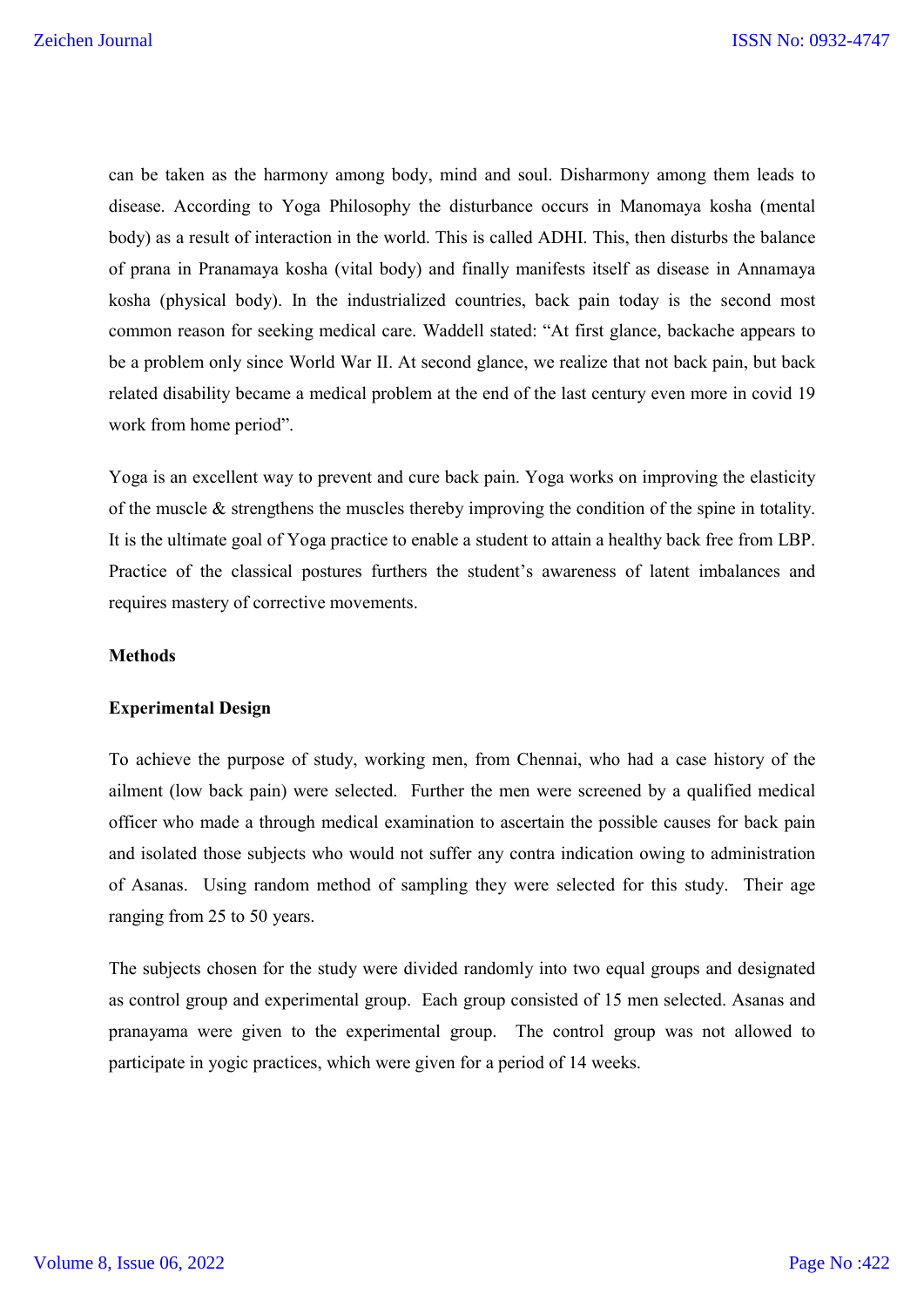The subjects were tested on, the low back pain questionnaire, hip flexibility (sit and reach test) and abdominal strength (sit-up) at the beginning (pre-test) and at the end of the experimental period (post-test).



## **Types of interventions**

The method of Yoga practice for LBP targets a number of areas in the body by using a series of postures from all categories of poses to address imbalances in those areas. Total 12 Postures and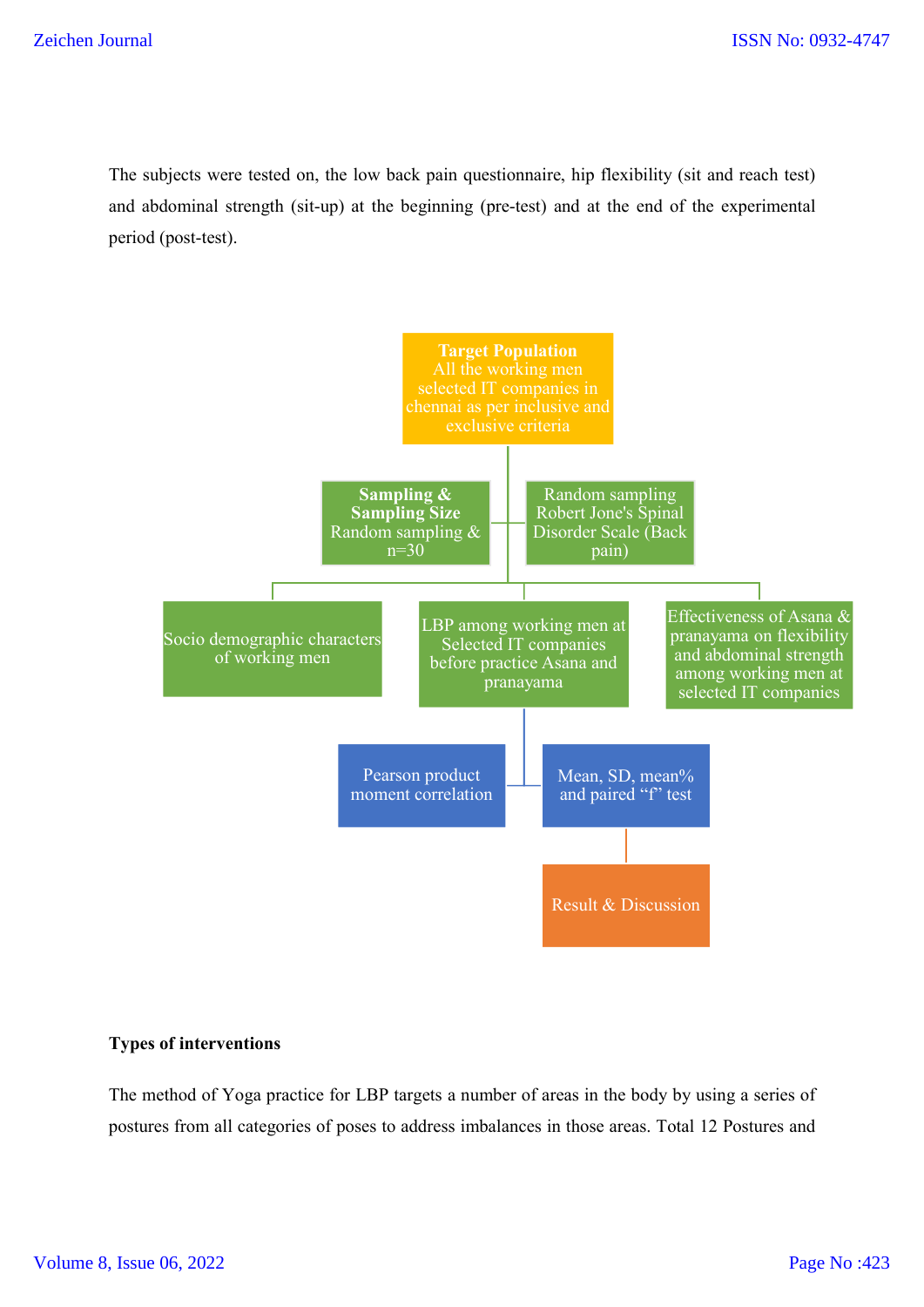two pranayama practice are structured to some of postures work peripherally from the injury site. The initial poses address gross or superficial layers of the imbalance or misalignment. These are followed by more challenging poses that affect deeper or more subtle misalignments. Each pose in a sequence adds to students' understanding of the imbalance and teaches students how to correctly align and work their musculoskeletal system.

Students are first introduced to passive postures aimed at relieving pain. These postures are held from 1–2 minutes using props for support so that the student can learn to be aware of muscular and mental tension and allow it to release. According to the amount of pain the student is experiencing, instructions are repeated to help the student release incorrect gripping of the muscles and bring awareness of correct movements in the pose. Students experiencing greater pain have less capacity to focus attention and greater musculoskeletal imbalances to overcome. As a result, they require more repetition of instruction. The passive postures work to release tight superficial back muscles, increase circulation to the injured area, and decrease inflammation. It is important for the muscles to release and return to their normal position relative to tissues, bones, and organs prior to a more active phase of correcting underlying imbalances.

Later the passive postures impose a gentle lengthening of tight or inflexible areas and begin realigning imbalanced areas and increase flexibility in joints, connective tissues, and muscles.

Pranayama practices are reducing the stress level and balance sympathetic and para sympathetic nervous system.

#### **Asanas**

Savasana with chair, Pavanamuktâsana on the bench, Ardha-padhasthasana with support, Adho-Mukha-Svanâsana with props, Janu-Shirshasana with props, and Eka pada utthita-Padmasana with support.

Saral Bhujangasana, Eka pada pavanamuktasana, Trikonasana, Parshvottanasana, Parighasana, and Jathara-Parivartanasana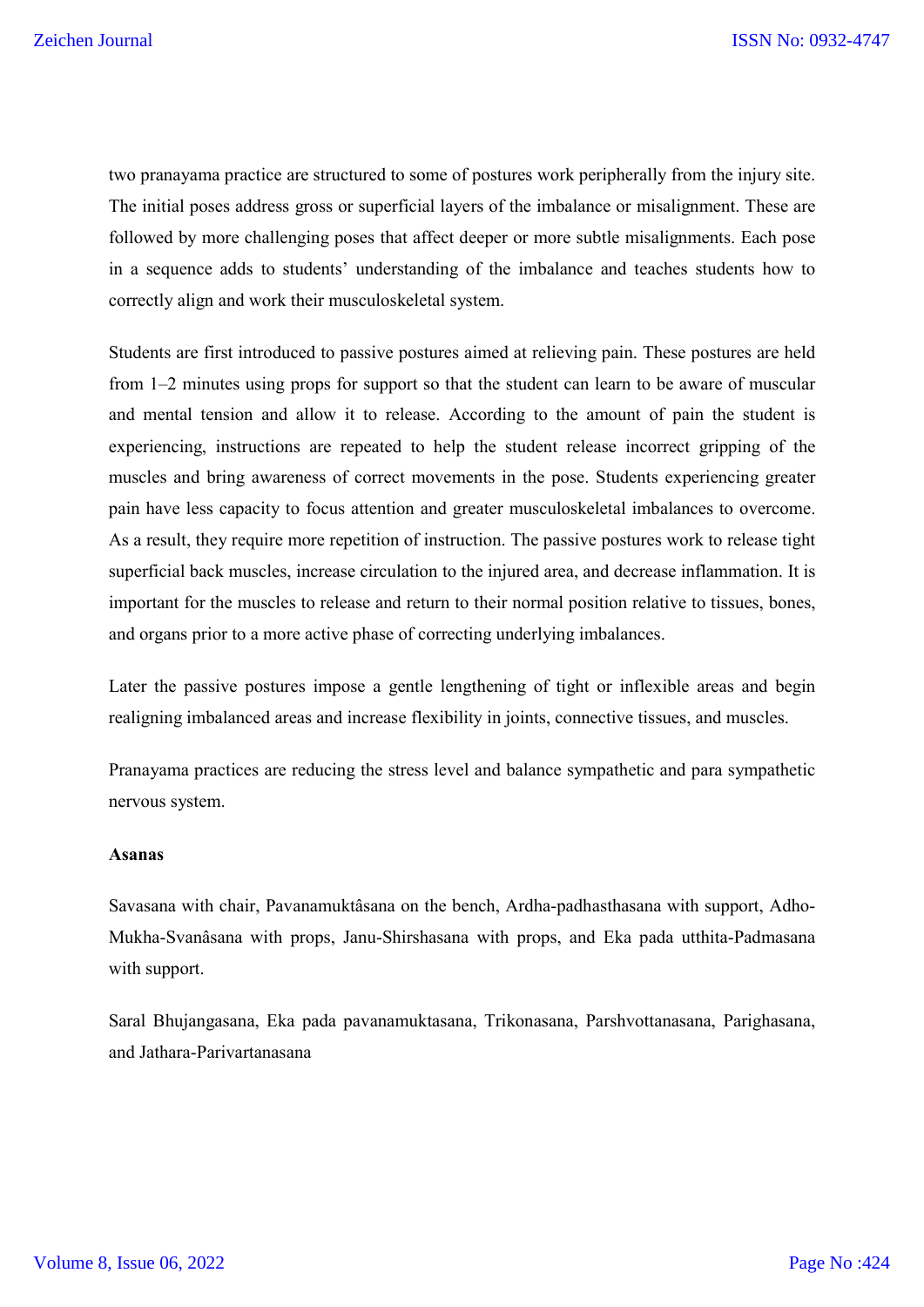## **Pranayama**

Abdominal Breathing and Nadisuddhi Pranayama

## **Results**

## TABLE I

MEAN, STANDARD DEVIATION ON SIT AND REACH, SIT - UP AND RANGE OF PAIN FOR CONTROL GROUP

| <b>Variables</b>   | Mean                        | S.D.  | <b>Minimum</b> | <b>Maximum</b> | N  |
|--------------------|-----------------------------|-------|----------------|----------------|----|
| Pre sit & reach    | 52.00                       | 6.53  | 38             | 60             | 15 |
| Post sit& reach    | 52.40                       | 6.49  | 39             | 62             | 15 |
| Pre sit-up         | $\mathcal{D}_{\mathcal{L}}$ | 2.45  | $\overline{0}$ | 5              | 15 |
| Post sit-up        | 3                           | 2.45  | $\theta$       | 5              | 15 |
| Pre range of pain  | 74.60                       | 12.56 | 48             | 88             | 15 |
| Post range of pain | 74.73                       | 11.77 | 49             | 88             | 15 |

The Table I indicated that pre sit and reach mean value in 52 with standard deviation of 6.53 the minimum is 38, maximum is 60. Post sit and reach mean values is 52.40 with the standard deviation of 6.49 the minimum is 39 the maximum is 62. Pre sit-up mean value is 2 with the standard deviation of 2.45, the minimum is 0, the maximum is 5. Post sit-up mean value is 3 the standard deviation of 2.45, the minimum value is 0, the maximum value is 5. The pre range of pain mean value is 74.60 with the standard deviation of 12.56 the minimum is 48, the maximum is 88. Post range of pain mean value is 74.73 with the standard deviation of 11.77, the minimum value is 49, the maximum value is 88.

### ABLE II

MEAN, STANDARD DEVIATION ON SIT AND REACH, SIT - UP AND RANGE OF PAIN FOR EXPERIMENTAL GROUP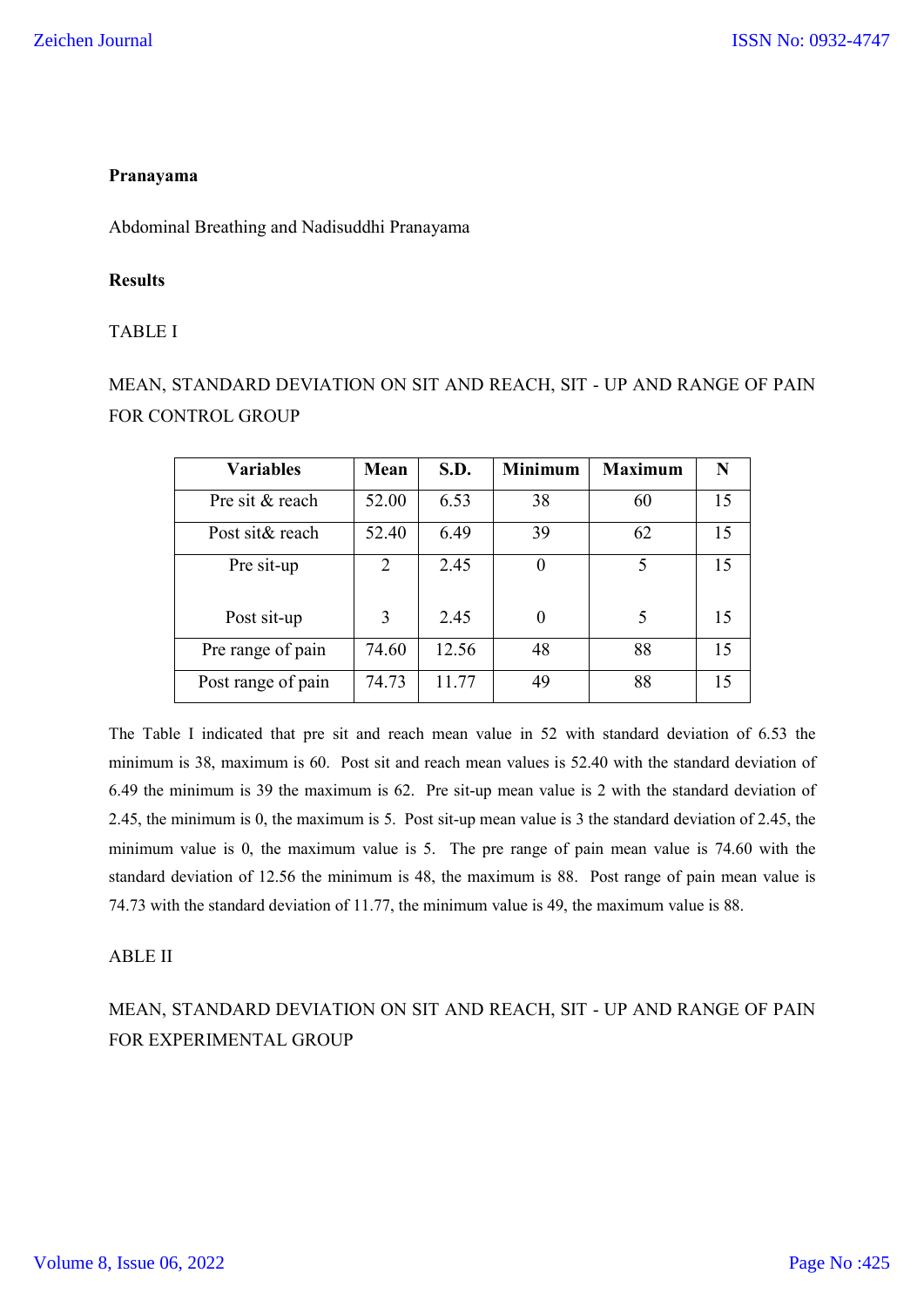| <b>Variables</b>   | Mean           | S.D.  | <b>Minimum</b> | <b>Maximum</b> | N  |
|--------------------|----------------|-------|----------------|----------------|----|
| Pre sit & reach    | 52.27          | 4.63  | 39             | 60             | 15 |
| Post sit & reach   | 57.47          | 4.42  | 44             | 65             | 15 |
| Pre sit-up         | $\overline{2}$ | 2.45  | 0              | 5              | 15 |
| Post sit-up        | 6              | 2.88  | $\theta$       | 10             | 15 |
| Pre range of pain  | 70.00          | 14.13 | 48             | 90             | 15 |
| Post range of pain | 13.91          | 3.56  | 8              | 20             | 15 |

The Table II indicated that pre sit and reach mean value is 52.27 with the standard deviation of 4.63, minimum value is 38 and maximum value is 60. Post sit and reach mean value is 57.47 with the standard deviation of 4.42, the minimum value is 44 and maximum value is 65. Pre sit-up mean value is 2, with the standard deviation of 2.45 the minimum is 0 and maximum is 5. Post sit-up mean value is 6, with the standard deviation of 2.88, the minimum is 0 and maximum is10. Pre range of pain mean value is 70.00 with the standard deviation of 14.13, the minimum is 48 and maximum is 90. Post range of pain mean value is 13.91 with the standard deviation of 3.56, the minimum is 8 and maximum is 20

### TABLE III

INTER CORRELATION CO-EFFICIENT FOR SIT AND REACH, SIT-UP AND RANGE OF PAIN FOR CONTROL GROUP

| Correlation           | Pre sit & | Post sit & | Pre sit-up | Post sit-up | Pre range             | Post range |
|-----------------------|-----------|------------|------------|-------------|-----------------------|------------|
|                       | reach     | reach      |            |             | of pain               | of pain    |
| Pre sit &<br>reach    | 1.0000    | $.9940^*$  | .2917      | .2292       | $-.3120$              | $-.2557$   |
| Post sit $&$<br>reach |           | 1.0000     | .3266      | .2596       | $-.3287$              | $-.2757$   |
| Pre sit-up            |           |            | 1.0000     | .1111       | $-.6672$ <sup>*</sup> | $-.6057*$  |
| Post sit-up           |           |            |            | 1.0000      | $-1343$               | $-.0879$   |
| Pre range of<br>pain  |           |            |            |             | 1.0000                | $.9819*$   |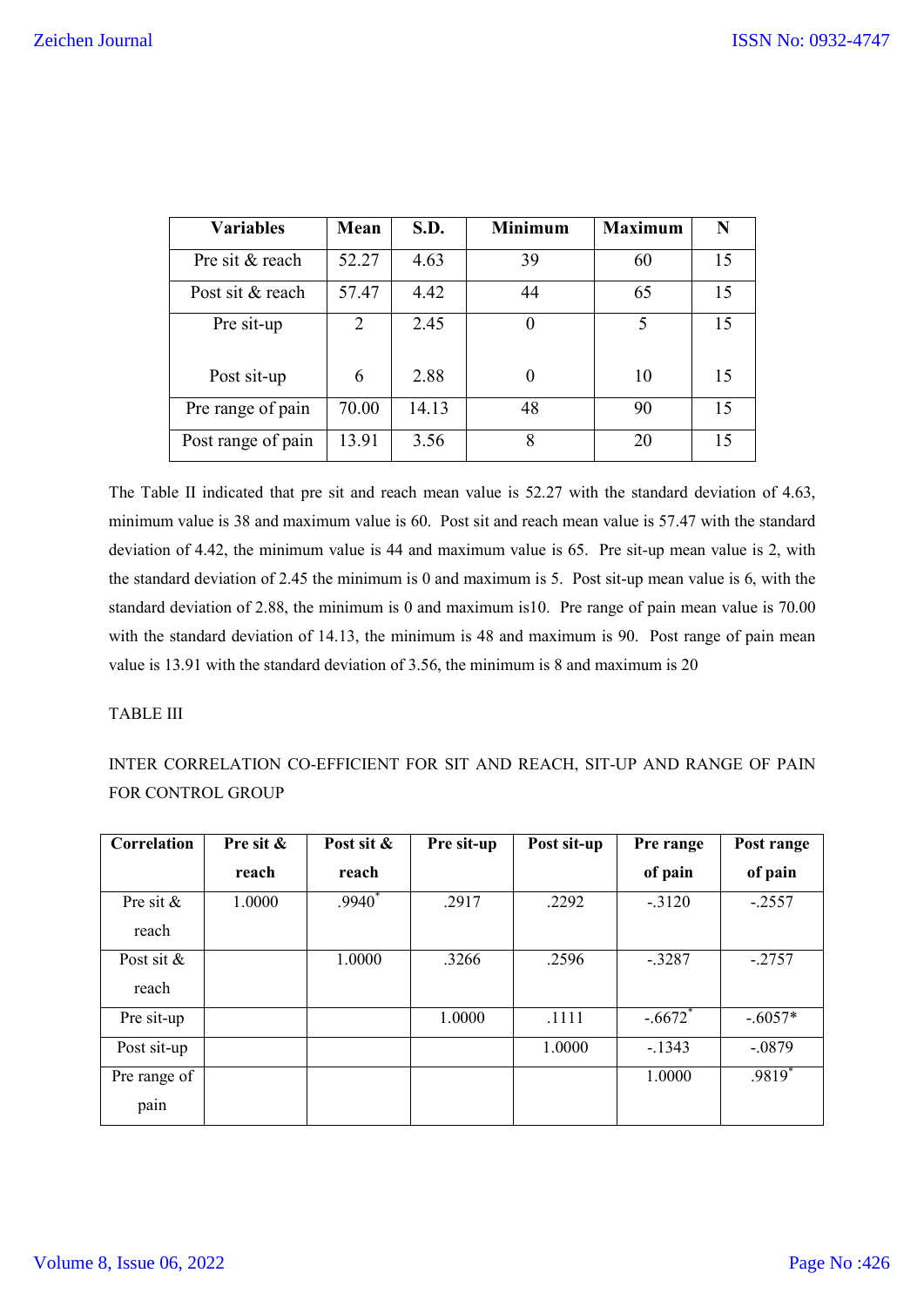\*Significant at .05 level of confidence 13 degrees of freedom of .514 respectively.

The obtained significant co-efficient of correlation between pre and post sit and reach test is .9940, pre sit-up test and pre range of pain -.6672, per range of pain and post range of pain is .9819.

The obtained insignificant co-efficient of correlation between pre sit and reach test and pre sit-up test is .2917, pre sit and reach test and post sit-up test is .2292, pre sit and reach test with pre and post range of pain are -.3120, -.2557 respectively. Pre sit-up and post sit-up test of .1111, post sit-up test with range of pain pre and post test are -.1343, -.0879 respectively. The association among selected variables; for experimented group is assessed by Pearson product moment correlation and the results are given below.

#### ABLE IV

# INTER CORRELATION CO-EFFICIENT FOR SIT AND REACH, SIT-UP AND RANGE OF PAIN FOR EXPERIMENTAL GROUP

| Corelation   | Pre sit & | Post sit | Pre sit-up | Post sit-up | Pre range | Post range |
|--------------|-----------|----------|------------|-------------|-----------|------------|
|              | reach     | reach    |            |             | of pain   | of pain    |
| Pre sit $&$  | 1.0000    | $.9840*$ | .1000      | $-.0017$    | .3014     | .2694      |
| reach        |           |          |            |             |           |            |
| Post sit $&$ |           | 1.0000   | .1292      | .0823       | .3716     | .3137      |
| reach        |           |          |            |             |           |            |
| Pre sit-up   |           |          | 1.0000     | $.8068*$    | $-.3178$  | .0077      |
|              |           |          |            |             |           |            |
| Post sit-up  |           |          |            | 1.0000      | .0422     | $-.0828$   |
| Pre range of |           |          |            |             | 1.0000    | .3171      |
| pain         |           |          |            |             |           |            |

\*Significant at .05 level of confidence 13 degrees of freedom of .514 respectively.

The obtained significant co-efficient of correlation between pre and post sit and reach test is .9840, pre and post sit-up test is .8068.

The obtained insignificant co-efficient of correlation between pre sit and reach test and pre and post sit-up test are .1000, -.0017, pre sit and reach test with pre and post range of pain are .3014, .2694 respectively. Post sit and reach test and pre and post sit-up tests are .1292, .0823, post sit and reach with pre and post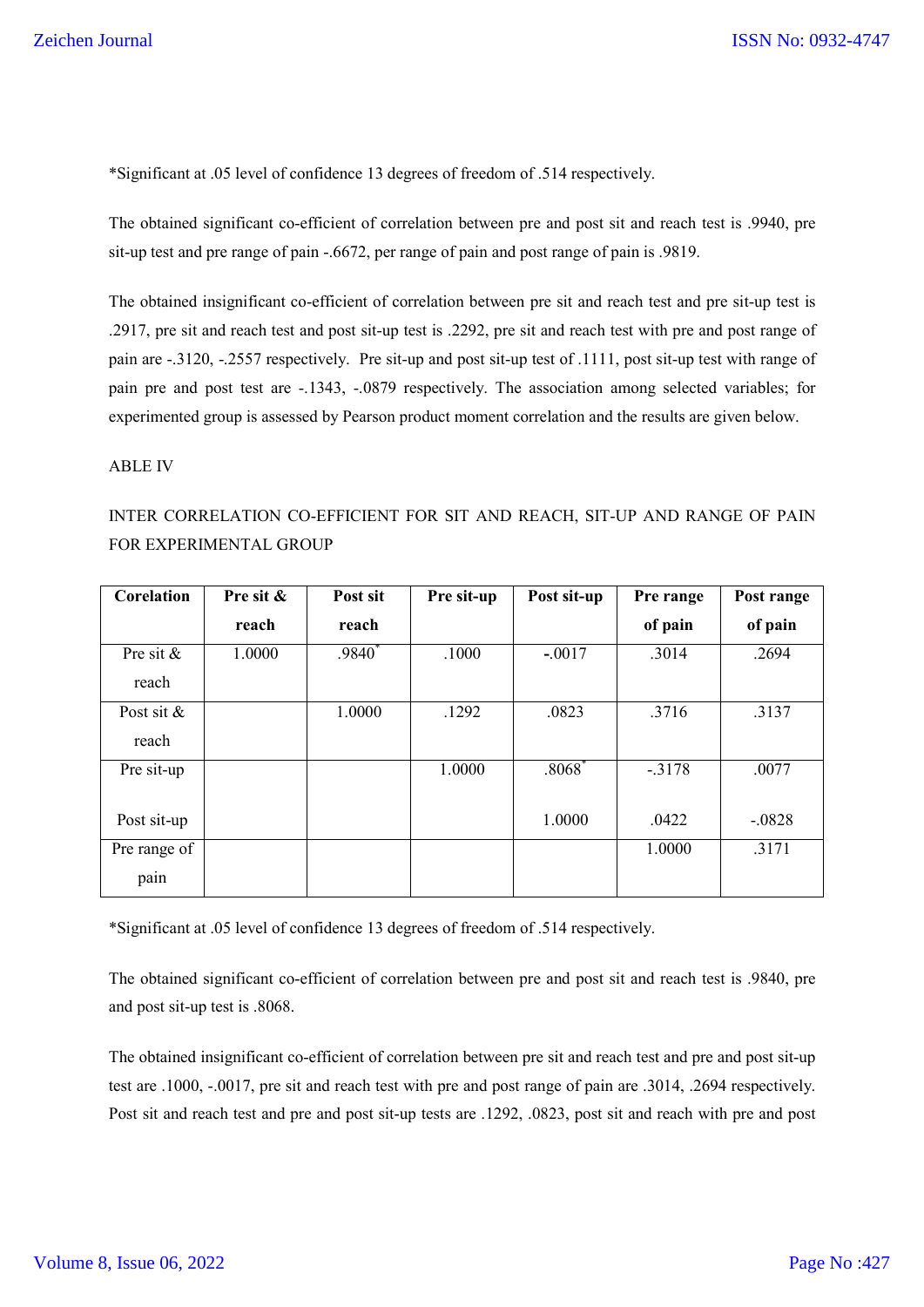range of pain are .3761, .3137, respectively. Pre-sit up test with pre and post range of pain are -.3178, .0077, respectively. Pre range of pain and post range of pain is .3171 respectively.

The Pearson product moment correlation indicated four significant

relationship they are pre sit and reach with post sit and reach; pre sit-up with pre range of pain: pre sit-up with post range of pain and pre range of pain with post range of pain in control group. Two significant relationship was noticed for experimental group. They are pre sit and reach with post sit and reach and pre sit-up with post sit-up. The investigator further applied analysis of variance for the mean gain scores so that the effect of yogic practices could assessed.

### ANALYSIS OF SIT AND REACH

The mean gain data on sit and reach test before (pre test) and after the selected yoga asanas (post - test) of control group and experimental group were analysed and presented in Table V.

#### TABLE V

# ANALYSIS OR VARIANCE FOR MEAN GAIN IN SIT AND REACH BETWEEN CONTROL AND EXPERIMENTAL GROUP

|      | <b>Control group</b> | <b>Experimental</b> |   | Sum of square | Df | Mean   |        |
|------|----------------------|---------------------|---|---------------|----|--------|--------|
|      |                      | group               |   |               |    | square |        |
| Mean | 0.40                 | 5.20                | В | 172.80        |    | 172.80 |        |
| Gain |                      |                     |   |               |    |        | 268.80 |
| S.D  | 0.73                 | 0.86                | W | 18.00         | 28 | 0.64   |        |

\*Significant at .05 level

The tabulated F-ration for degrees of freedom and 28 are 4.20 respectively.

An examination of Table V indicates that for the control group mean gain value is .40, experimental group mean gain value is 5.20 with the standard deviation of 0.73and 0.86 respectively. The F- ratio is 268.8 which is found to be significant at .05level as the obtained value is higher than the table value of 4.20 required for significance.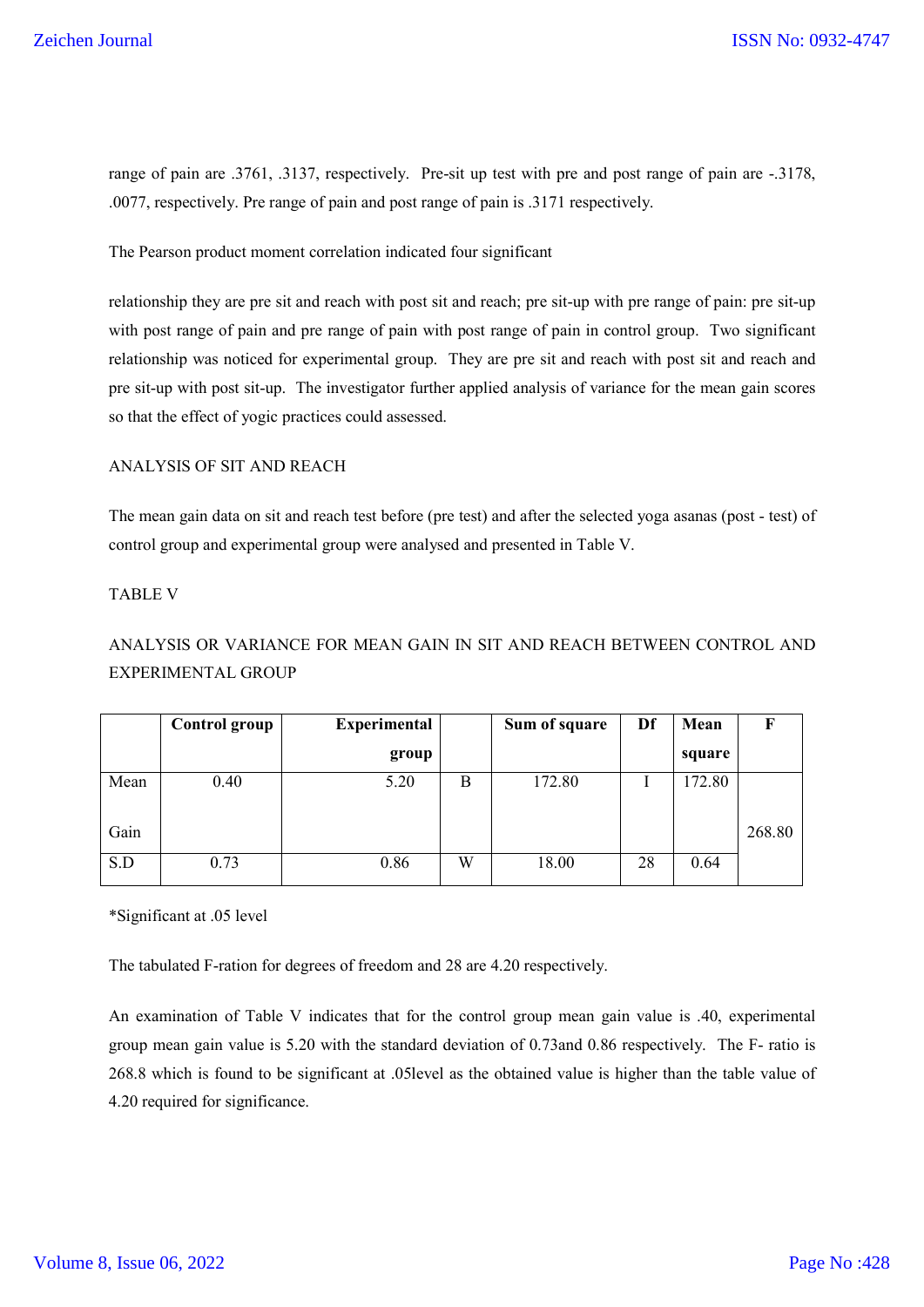Analysis of sit - up

The mean gain data on sit-up test before (pre test) and after selected yogasanas (post test of control group and experimental group were analysed and presented in Table VI.

## TABLE VI

ANALYSIS OF VARIANCE FOR MEAN GAIN IN SIT - UP BETWEEN CONTROL AND EXPERIMENTAL GROUP

|      | Control | <b>Experimental group</b> |   | Sum of square | Df | Mean   |          |
|------|---------|---------------------------|---|---------------|----|--------|----------|
|      | group   |                           |   |               |    | square |          |
| Mean | 1.00    | 4.33                      | B | 83.33         |    | 83.33  |          |
| gain |         |                           |   |               |    |        | $11.48*$ |
| S.D  | 3.38    | 1.76                      | W | 203.33        | 28 | 7.26   |          |

\*Significant at .05 level

The tabulated F - ration for degrees of freedom 1 and 28 are 4.20 respectively.

An examination of Table VII indicates that for the control group mean gain value is 1.00, experimental group mean gain value is 4,33 the standard deviation of 3,38 and 1.76 respectively. The G - ratio is found to be significant at .05 level as the obtained value is higher than the table value of 4.20 required for significance

### Analysis of Range of Pain

The mean gain data on range of pain questionnaire test before (pre test) and after the selected yogasanas (post test) of control and experimental group were analysed and presented in Table VII.

|      | Control group | <b>Experimental</b> |   | Sum of square | Df | Mean     |        |
|------|---------------|---------------------|---|---------------|----|----------|--------|
|      |               | group               |   |               |    | square   |        |
| Mean | .13           | $-61.20$            | В | 28213.33      |    | 28213.33 |        |
| Gain |               |                     |   |               |    |          | 340.49 |
| S.D  | 2.53          | 12.62               | W | 2320.13       | 28 | 82.86    |        |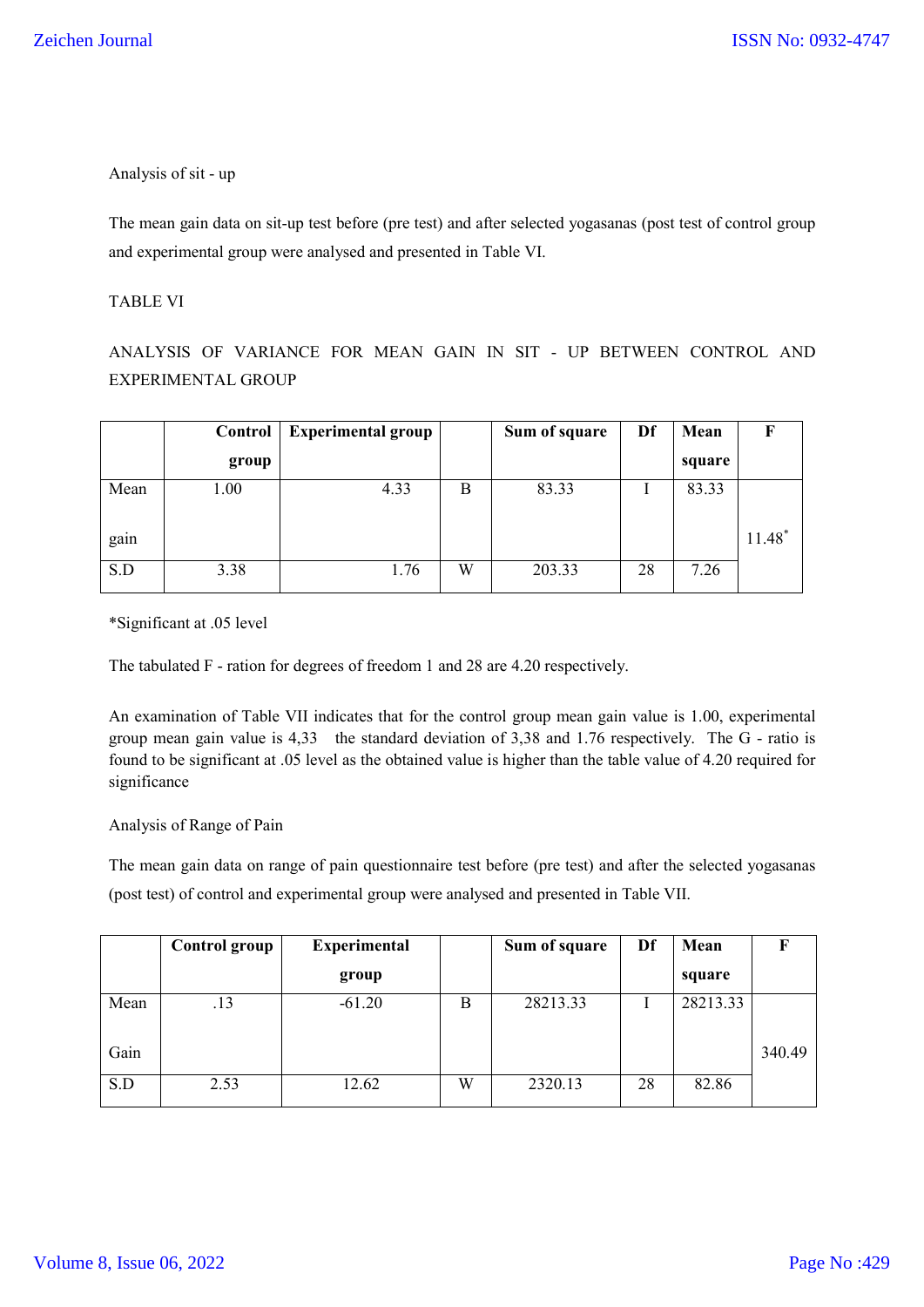\*Significant at .05 level

The tabulated F- ratio for degrees of freedom 1 and 28 are 4.20 respectively.

An examination of Table VIII indicates that for the control group mean gain is .13, experimental group mean gain value is -61.20 with the standard deviation 2.53 and 12.62 respectively. The F - ratio is 340.49 which is found to be significant at .05 level as the obtained value is higher then the table value of 4.20 required for significant

#### **Discussion on Findings**

The results of the study clearly indicate that there is significant relationship between pre hip flexibility (sit and reach test) with post hip flexibility: pre abdominal strength with pre range of pain; pre abdominal strength with post range of pain and pre range of pain with post range of pain for control group. The experimental group having significant relationship between pre hip flexibility with post hip flexibility and pre abdominal strength with post abdominal strength. The analysis of variance mean gain scores indicate increase in hip flexibility and abdominal strength and decrease in range of pain to a significant level for experimental group as compared to control group.

The results of the study indicate that the pain has decreased due to the practices of selected Asanas and pranayama training the abdominal strength and hip flexibility have improved.

The results of the study clearly indicate that regular and systematic yogic practice helps the person to recover from back pain.

#### **Conclusions**

The results of the study indicate that lack of physical exercise is also one of cause for low back pain. Regular Asana practices reduce the pain, increase the flexibility of the joints and abdominal strength. Stress plays a vital role in inducing, precipitating, or worsening all lifestyle disorders and hence it is imperative to understand that we can manage it better through pranayama practice. To maintain a healthy back, it is important to do healthy things and follow a right practice. The modern world is facing a pandemic of lifestyle disorders that require changes to be made consciously by individuals themselves.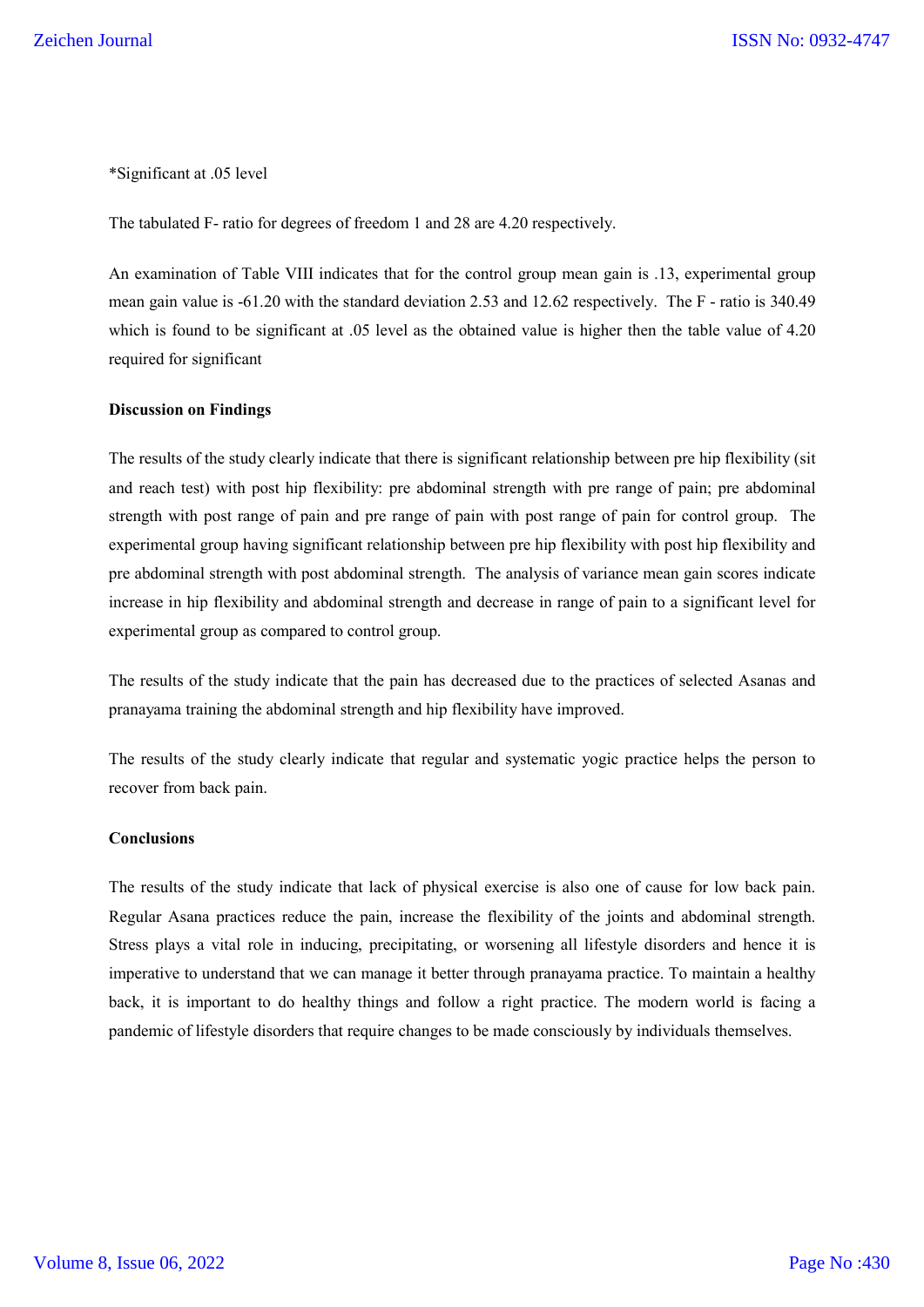## **Reference**

Basavaraddi V. Iswar (2010), "Yoga Teacher's Manual for School Teacher", New Delhi; Morarji Desai National Institute of Yoga. PP.3, 45, 46, 204.

Carter C, et.al, (2011), "Yoga to treat nonspecific low back pain". Journal of American association of occupational health nurses. 59:8, PP.355-61

Cramer H, et.al, (2012), "Mindfulness-based stress reduction for low back pain. A systematic review". BMC Complementary and Alternative Medicine. 12, PP. 162.

DiCarlo, L. J., P. B. Sparling, B. T. Hinson, T. K. Snow, and L. B. Rosskopf. Cardiovascular, metabolic, and perceptual responses to hatha yoga standing poses. Medicine, Exercise, Nutrition and Health, 1995, 4:107–112.

Garfinkel, M. S., H. R. Schumacher, Jr., A, Husain, M. Levy, and R. A. Reshetar. Evaluation of a yoga based regimen for treatment of osteoarthritis of the hands. Journal of Rheumatology, 1994, 21: 2341–2343.

Garfinkel, M. S., A. Singhal, W. A. Katz, D. A. Allan, R. Reshetar, and H. R. Schumacher, Jr. Yoga-based intervention for carpal tunnel syndrome: A randomized trial. Journal of the American Medical Association, 1998, 280:1601–1603.

Gharote, M.L. Applied Yoga. Lonavala : Kaivalyadhama., S.M.Y.M Samiti, 1990.

Giles. L.G.F, Singer.K.P (1997), "Clinical Anatomy and Management of Low Back Pain", Melbourne: Reed Educational and Professional Publishing Ltd. PP.35-76.

Holbrook ML, et.al, (2004), "The impact of modified Hatha yoga on chronic low back pain: a pilot study". Alternative therapies in health and medicine. 10:2, PP.56-9.

Iyengar, P. S. Yoga and the new millennium. Yoga Rahasya, 1998

Iyengar P.K.S. (2004.) "Light on yoga", Haper Collins Publishers, India. P-490.

Kuvalyananda, Swami. Asanas. Lonavla : Kaivalyadhama, S.M.Y.M Samit, 1977.